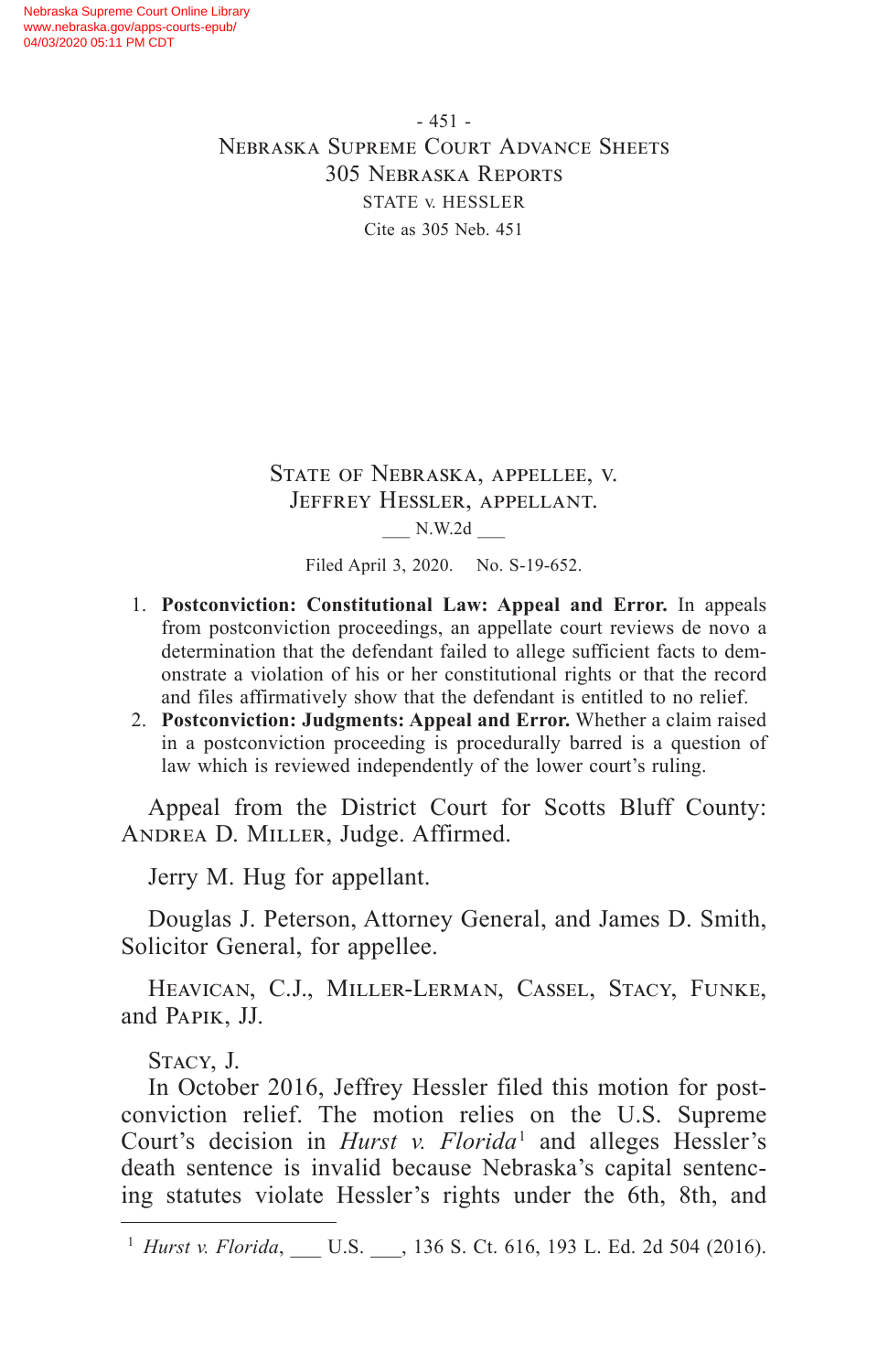14th Amendments to the U.S. Constitution. We addressed an identical argument in *State v. Lotter* 2 and held *Hurst* was not a proper triggering event for the 1-year limitations period of the Nebraska Postconviction Act. 3 Citing *Lotter*, the district court found Hessler's motion was time barred and denied it without conducting an evidentiary hearing. Hessler appeals, and we affirm.

# FACTS

In 2004, Hessler was convicted by a jury of first degree murder, kidnapping, first degree sexual assault, and use of a firearm to commit a felony. He was sentenced to death on the murder conviction. He unsuccessfully challenged his convictions and sentences on direct appeal<sup>4</sup> and in two prior postconviction proceedings.<sup>5</sup>

On January 12, 2016, the U.S. Supreme Court decided *Hurst*. <sup>6</sup> *Hurst* found that Florida's capital sentencing scheme was unconstitutional, because it required the trial court alone to find both that sufficient aggravating circumstances existed to justify imposition of the death penalty and that there were insufficient mitigating circumstances to outweigh the aggravating circumstances. Roughly 10 months after *Hurst* was decided, Hessler filed this successive motion for postconviction relief. The motion asserts:

Jurisdiction is proper in this Court as the decision in *Hurst v. Florida* . . . was issued by the United States Supreme Court on January 12, 2016 and . . . Hessler is asserting that *Hurst* is applicable in his case and therefore has one year from the date of that decision to file this motion pursuant to  $\ldots$  § 29-3001  $\ldots$ .

<sup>2</sup> *State v. Lotter*, 301 Neb. 125, 917 N.W.2d 850 (2018).

<sup>&</sup>lt;sup>3</sup> Neb. Rev. Stat. § 29-3001(4) (Reissue 2016).

<sup>4</sup> *State v. Hessler*, 274 Neb. 478, 741 N.W.2d 406 (2007).

<sup>5</sup> *State v. Hessler*, 282 Neb. 935, 807 N.W.2d 504 (2011); *State v. Hessler*, 288 Neb. 670, 850 N.W.2d 777 (2014).

<sup>6</sup> *Hurst, supra* note 1.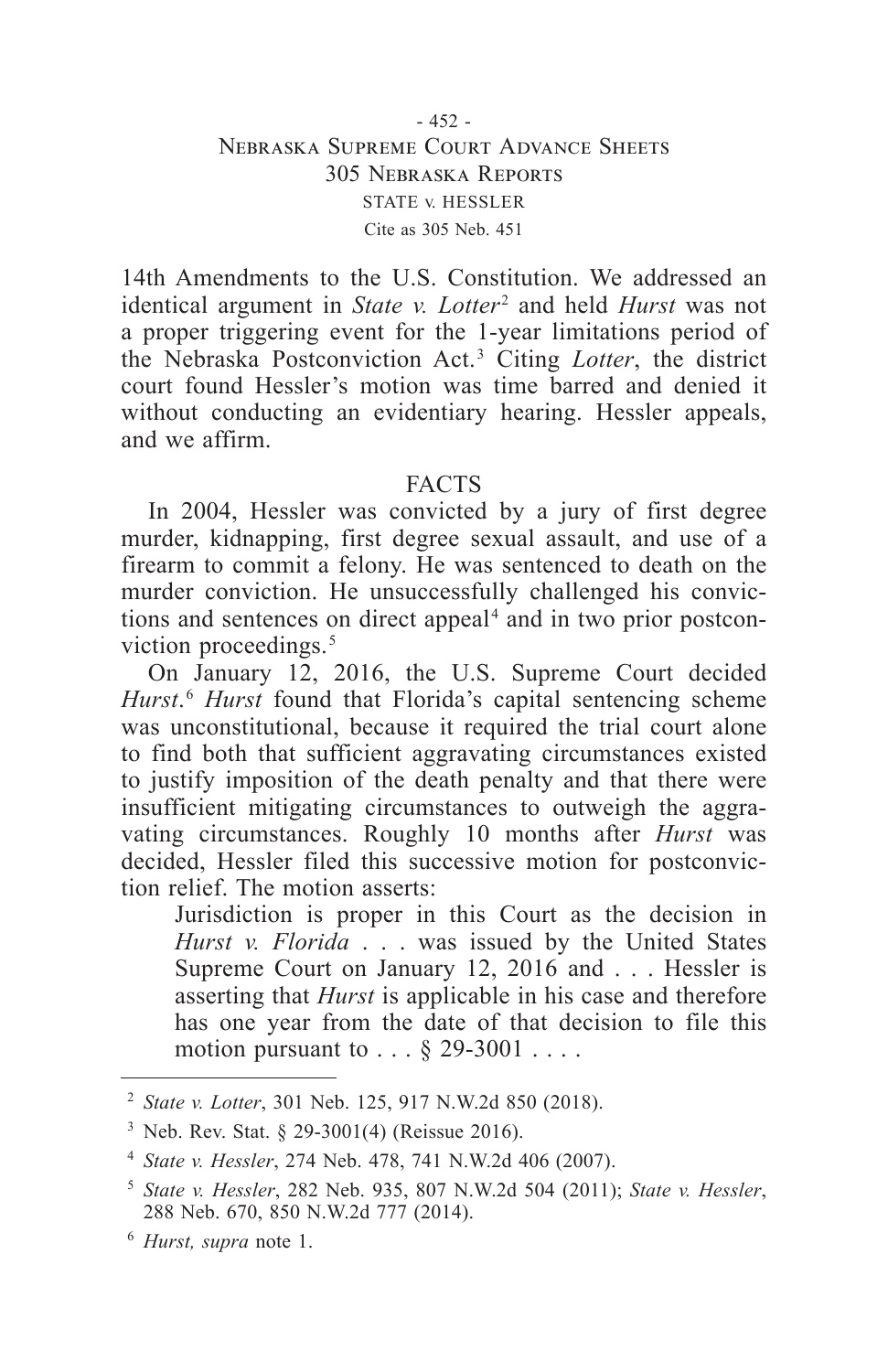## - 453 - Nebraska Supreme Court Advance Sheets 305 Nebraska Reports STATE v. HESSLER Cite as 305 Neb. 451

Hessler's motion relies on *Hurst* and alleges that Nebraska's capital sentencing statutes<sup>7</sup> violate the 6th, 8th, and 14th Amendments. It specifically alleges the Sixth amendment is violated because the Nebraska statutes allow a panel of judges, and not a jury, to "make factual findings in imposing a death sentence." The motion further alleges "to the extent that Nebraska's death-penalty statutes do not require a unanimous recommendation from a jury regarding whether a sentence of death should be imposed, [the statutes] violate[] the 8<sup>th</sup> and 14<sup>th</sup> Amendments."

Identical 6th, 8th, and 14th Amendment claims based on *Hurst* were raised in a successive motion for postconviction relief in *Lotter*,<sup>8</sup> and we rejected them in an opinion released September 28, 2018. We reasoned that the Nebraska Postconviction Act contains a 1-year limitations period for filing a verified motion for postconviction relief, which runs from one of four triggering events or from August 27, 2011, whichever is later.<sup>9</sup> The triggering events under  $\S$  29-3001(4) are:

(a) The date the judgment of conviction became final by the conclusion of a direct appeal or the expiration of the time for filing a direct appeal;

(b) The date on which the factual predicate of the constitutional claim or claims alleged could have been discovered through the exercise of due diligence;

(c) The date on which an impediment created by state action, in violation of the Constitution of the United States or the Constitution of Nebraska or any law of this state, is removed, if the prisoner was prevented from filing a verified motion by such state action;

(d) The date on which a constitutional claim asserted was initially recognized by the Supreme Court of the United States or the Nebraska Supreme Court, if the

<sup>7</sup> See Neb. Rev. Stat. §§ 29-2521 to 29-2522 (Cum. Supp. 2018).

<sup>8</sup> *Lotter, supra* note 2.

 $9829 - 3001(4)$ .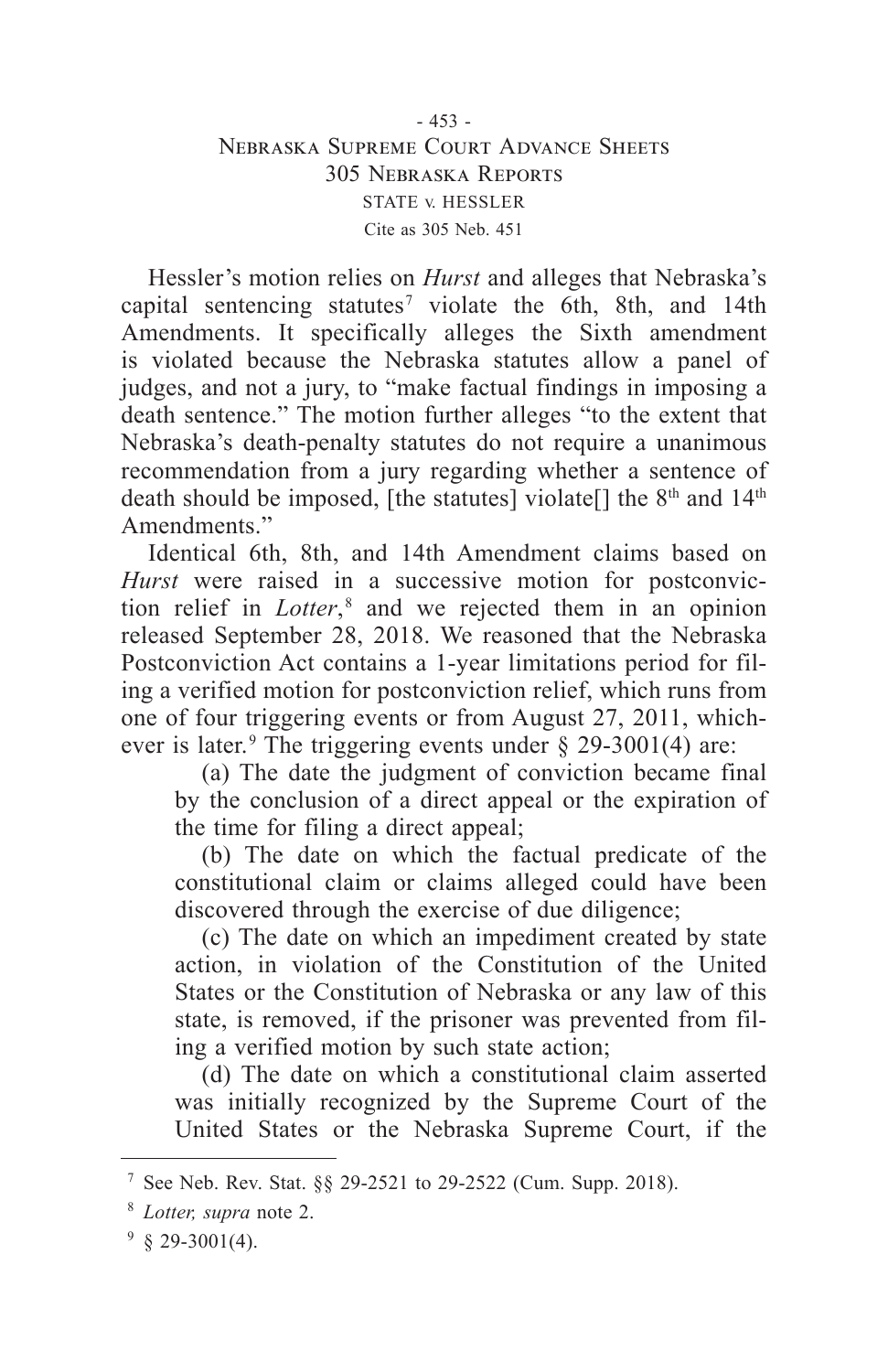## - 454 - Nebraska Supreme Court Advance Sheets 305 Nebraska Reports STATE v. HESSLER Cite as 305 Neb. 451

newly recognized right has been made applicable retroactively to cases on postconviction collateral review[.]

Like Hessler's postconviction claims, the claims alleged in *Lotter* regarding the 6th, 8th, and 14th Amendments were all based on *Hurst*, and the defendant in *Lotter* relied on the triggering event in  $\S$  29-3001(4)(d) to contend the claims were timely. We rejected this contention.

We held in *Lotter* that *Hurst* could not trigger the 1-year statute of limitations under § 29-3001(4)(d), because *Hurst* did not announce a new rule of law and merely applied the constitutional rule from the 2002 case of *Ring v. Arizona.*<sup>10</sup> *Lotter* also held that the "plain language of *Hurst* reveals no holding that a jury must find beyond a reasonable doubt that the aggravating factors outweigh the mitigating circumstances."<sup>11</sup> Finally, *Lotter* reasoned that even if *Hurst* announced a new rule of law, it would not apply retroactively to cases on collateral review, because it was based on *Ring* and the U.S. Supreme Court has held that *Ring* announced a procedural rule that does not apply retroactively. 12 Having concluded in *Lotter* that *Hurst* did not announce a new rule of law, we rejected the defendant's contention that *Hurst* could trigger the 1-year statute of limitations under  $\S$  29-3001(4)(d), and we found the defendant's postconviction claims were time barred. 13 The defendant's petition for a writ of certiorari was denied by the U.S. Supreme Court on June 17, 2019. 14

Citing to our analysis and holding in *Lotter*, the district court here found that Hessler's motion was time barred, and it dismissed the motion without an evidentiary hearing. Hessler timely appealed.

<sup>10</sup> *Ring v. Arizona*, 536 U.S. 584, 122 S. Ct. 2428, 153 L. Ed. 2d 556 (2002).

<sup>11</sup> *Lotter, supra* note 2, 301 Neb. at 144, 917 N.W.2d at 864.

<sup>12</sup> *Schriro v. Summerlin*, 542 U.S. 348, 124 S. Ct. 2519, 159 L. Ed. 2d 442 (2004).

<sup>13</sup> Accord *State v. Mata*, 304 Neb. 326, 934 N.W.2d 475 (2019).

<sup>14</sup> *Lotter v. Nebraska*, \_\_\_ U.S. \_\_\_, 139 S. Ct. 2716, 204 L. Ed. 2d 1114 (2019).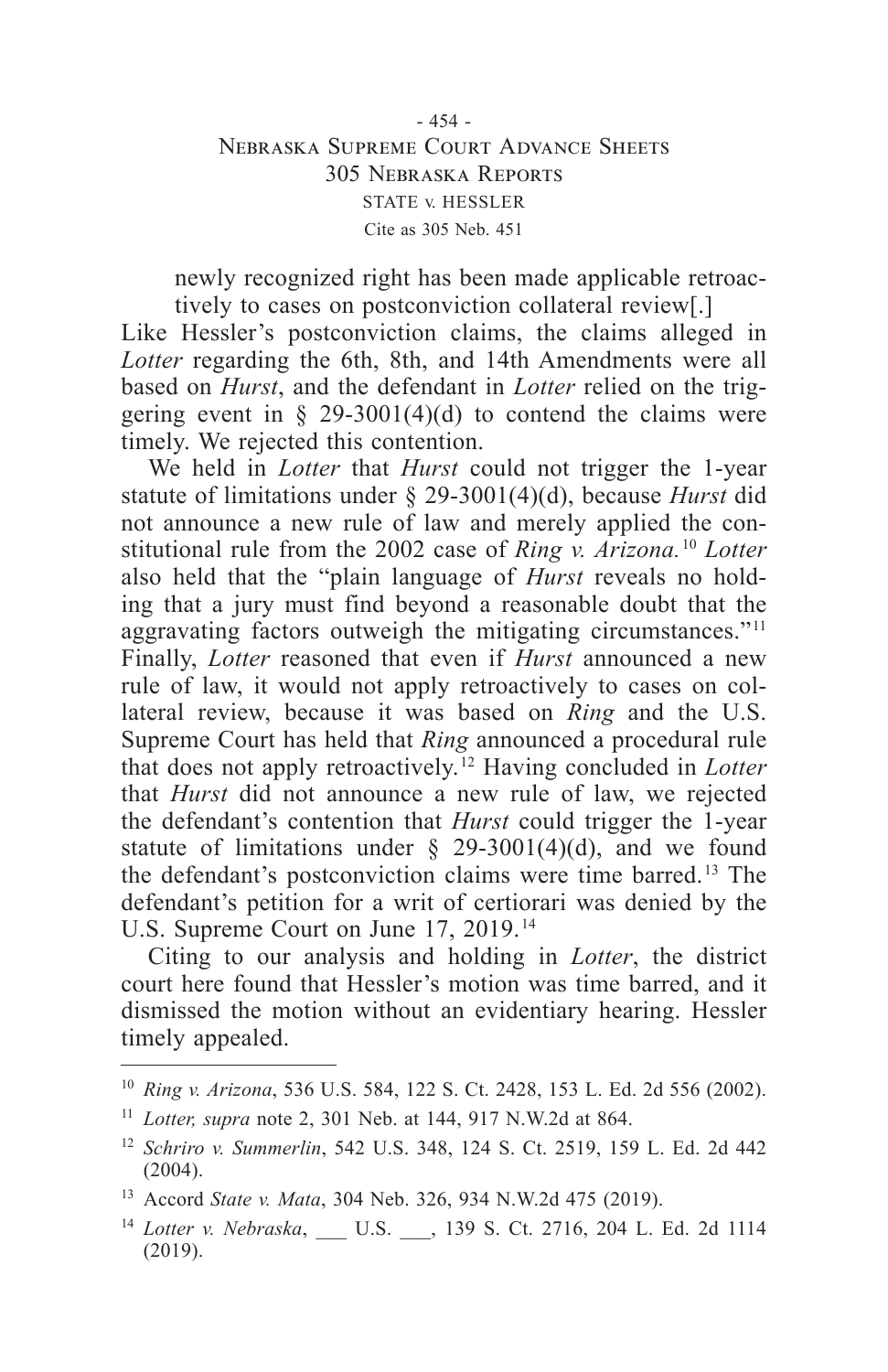## - 455 - Nebraska Supreme Court Advance Sheets 305 Nebraska Reports STATE v. HESSLER Cite as 305 Neb. 451

#### ASSIGNMENT OF ERROR

Hessler assigns, restated, that the district court erred in denying his postconviction motion without an evidentiary hearing, because Nebraska's capital sentencing scheme violates *Hurst* and the 6th, 8th, and 14th Amendments to the U.S. **Constitution** 

## STANDARD OF REVIEW

[1] In appeals from postconviction proceedings, an appellate court reviews de novo a determination that the defendant failed to allege sufficient facts to demonstrate a violation of his or her constitutional rights or that the record and files affirmatively show that the defendant is entitled to no relief. 15

[2] Whether a claim raised in a postconviction proceeding is procedurally barred is a question of law which is reviewed independently of the lower court's ruling. 16

#### ANALYSIS

At oral argument before this court, Hessler conceded the claims made in his successive motion for postconviction relief are identical to those raised and rejected by this court in *Lotter*. Hessler further conceded there was no factual distinction between his postconviction claims and those asserted in *Lotter*, and he pointed to no change in the relevant law since our decision in *Lotter*.

Our decision in *Lotter* is dispositive of the issues presented in this appeal, and Hessler does not contend otherwise. *Hurst* did not announce a new rule of law, and thus it cannot trigger the 1-year statute of limitations under  $\S 29-3001(4)(d)$ . Because this is the only triggering event relied upon by Hessler in contending that his postconviction claims are timely, we agree with the district court that Hessler's postconviction claims are time barred.

For the sake of completeness, we note that even if Hessler's claims were not time barred, they would not entitle him to

<sup>15</sup> *Mata, supra* note 13.

<sup>16</sup> *Id.*